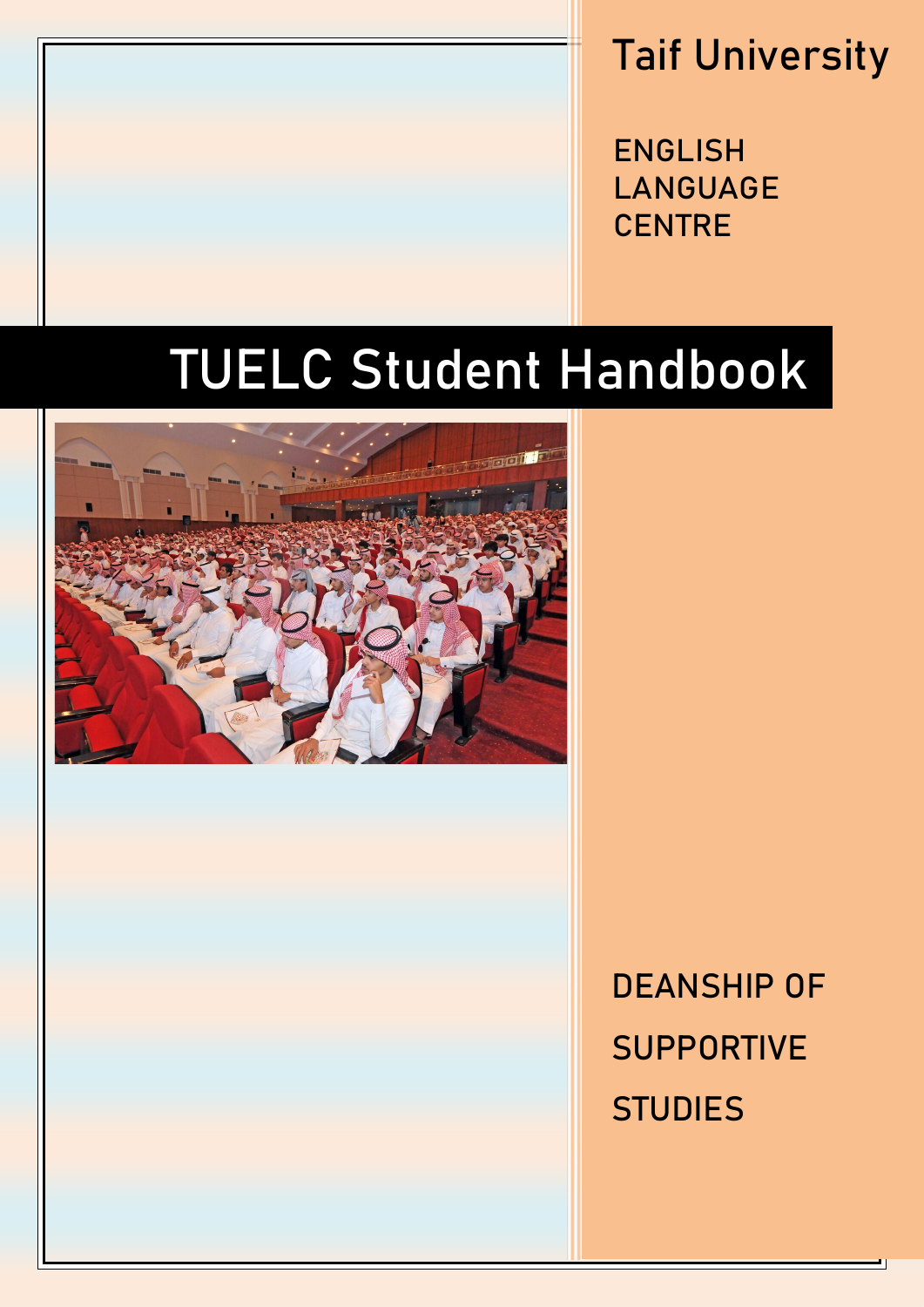## **Table of Contents**

- **1. About TUELC**
- **2. TUELC Mission**
- **3. TUELC Goals**
- **4. TUELC Faculty**
- **5. Curriculum Overview**
- **6. Rules & Regulations**
- **7. Extra-Curricular Activities**
- **8. Disciplinary Matters**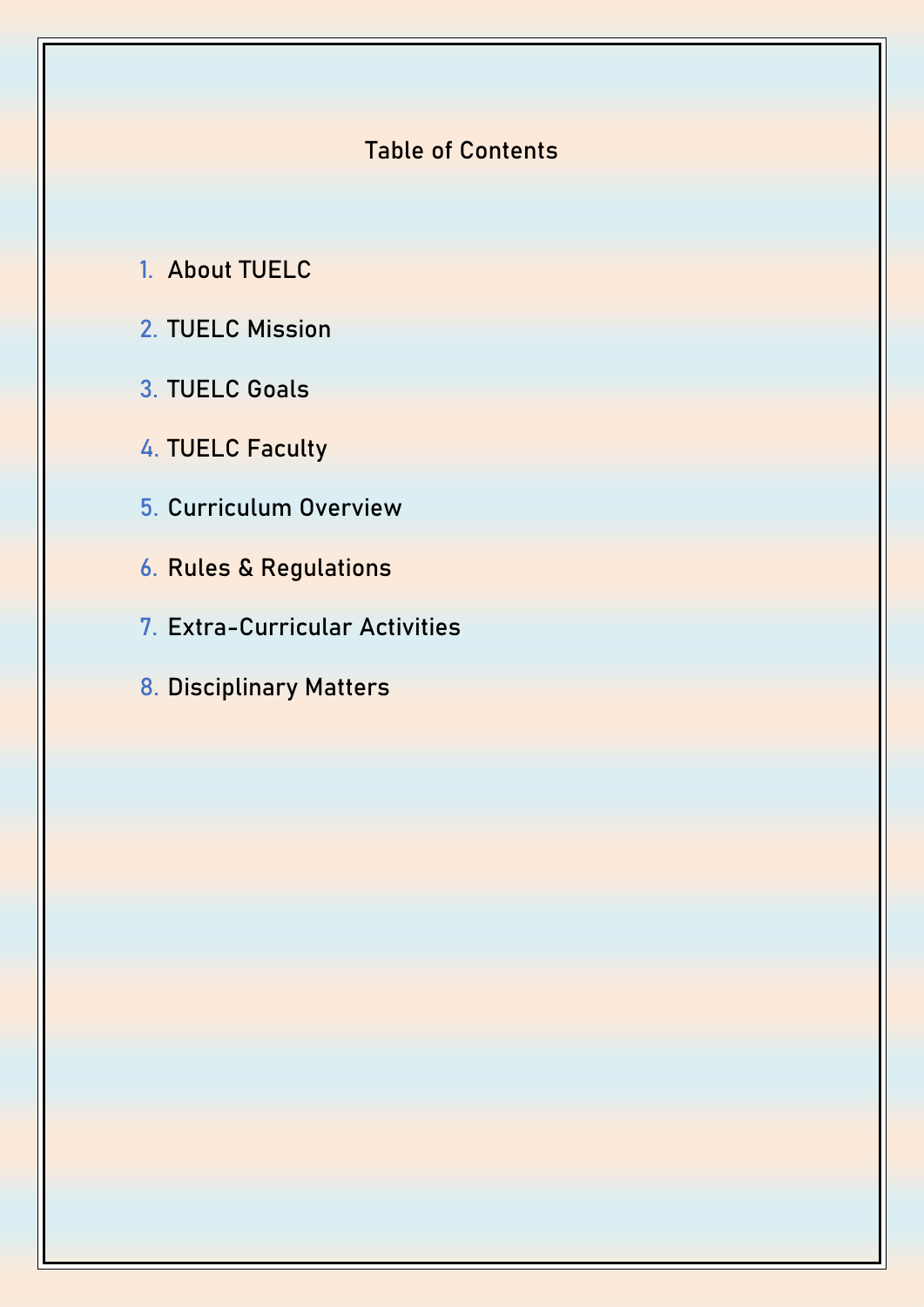#### **1. About TUELC**

Working under the Deanship of Supportive Studies, the Taif University English Language Centre (TUELC) was established in 2009 to offer compulsory as well as elective English language courses at the undergraduate level. Since then, the center, with its more than 200 full-time English language instructors, has been meeting the English language requirements of students from various colleges across the university. Catering for the English language needs of more than 40,000 students every academic year, the TUELC English language courses are mainly divided into two programs: English for Academic Purposes (EAP) and English for Specific Purposes (ESP). With an exhaustive professional development program that is augmented by onsite as well as online training packages, provided by some of the world-known publishers and trainers, the center ensures that the consequent capacity building is cascaded to every English language teacher on campus. Following the English language needs analysis of the various colleges at the University, the relevant courses have been designed in a way to students achieve the predefined/target level of their English language skills, and, subsequently, lead to equip them with the essential language and study skills, needed to successfully study courses offered in English in their respective colleges. With an added methodological as well as procedural emphasis on 21<sup>st</sup> century skills, the overall approach at the TUELC is to efficiently teach all the four language skills e.g. listening, speaking, reading and writing (vocabulary and grammar as sub-skills) in an integrated way. The English language proficiency levels of the programs are correlated with the Common European Framework of Reference for Languages (CEFER).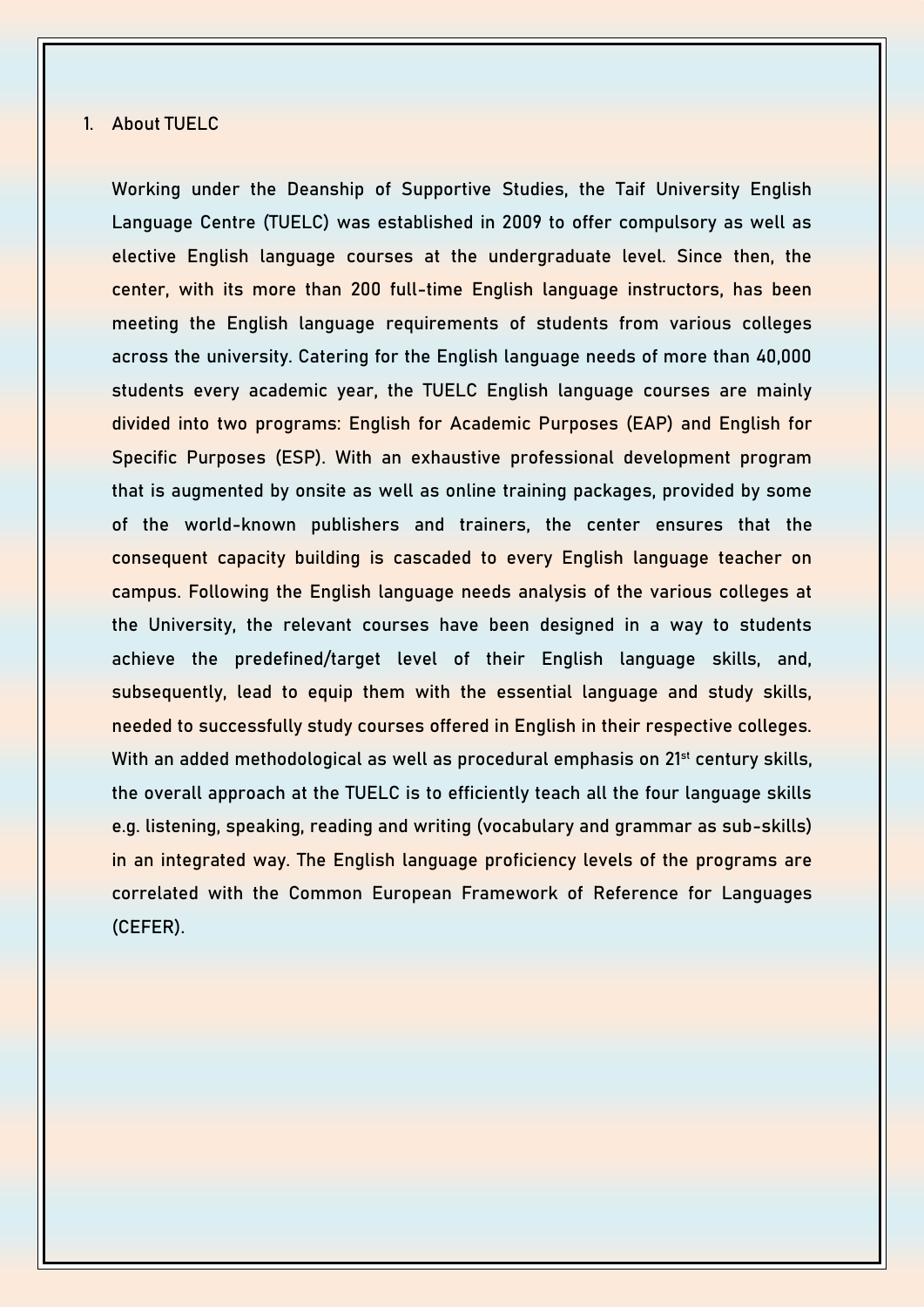2 – TUELC MISSION

**TUELC MISSION** *EXISOR* MISSION *ASSO,* It also at helping students use Engilsh as an Prepare the University students to undertake English medium instruction in their relevant fields of study. Also, it aims at helping students use English as an endeavors.

#### 3 – TUELC GOALS

1. Help students develop their English proficiency level.

> **2.** Help students improve their English communication in their respective academic fields by developing profession specific vocabulary and contexts.

3. Design and deliver an appropriate curriculum with measurable learning outcomes to help students achieve the expected language proficiency level.

> 4**.** Employ suitable assessment methods to measure students' achievement of the curriculum outcomes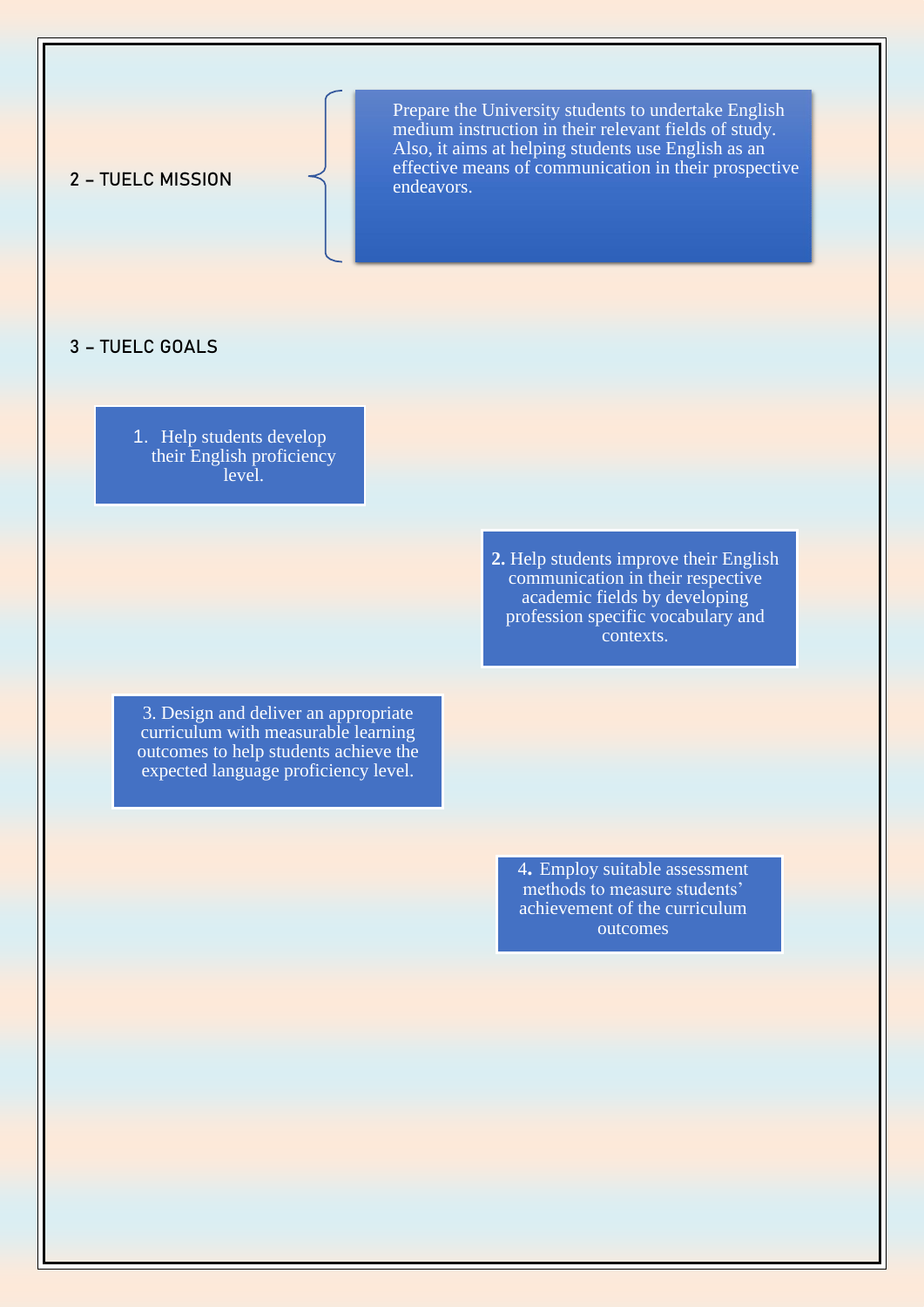#### **4. ELC Faculty**

English Language Centre has more than 220 male and female faculty members, which include both national and international teachers. They are highly qualified professionals. They include teachers with PhD, MA and BA in English language / applied linguistics / EFL / ESL or other related fields.

The faculty members include teachers with diverse teaching experience. Their continuous professional development is taken care of by the ELC in collaboration with its partner Cambridge University Press, which provides with online training as well as on-site training workshops.

ELC assigns teachers to courses based on their qualifications and professional development, which means that the most challenging and demanding courses are taught by the best qualified teachers.

Details of the faculty are available at the University website [www.tu.edu.sa](http://www.tu.edu.sa/)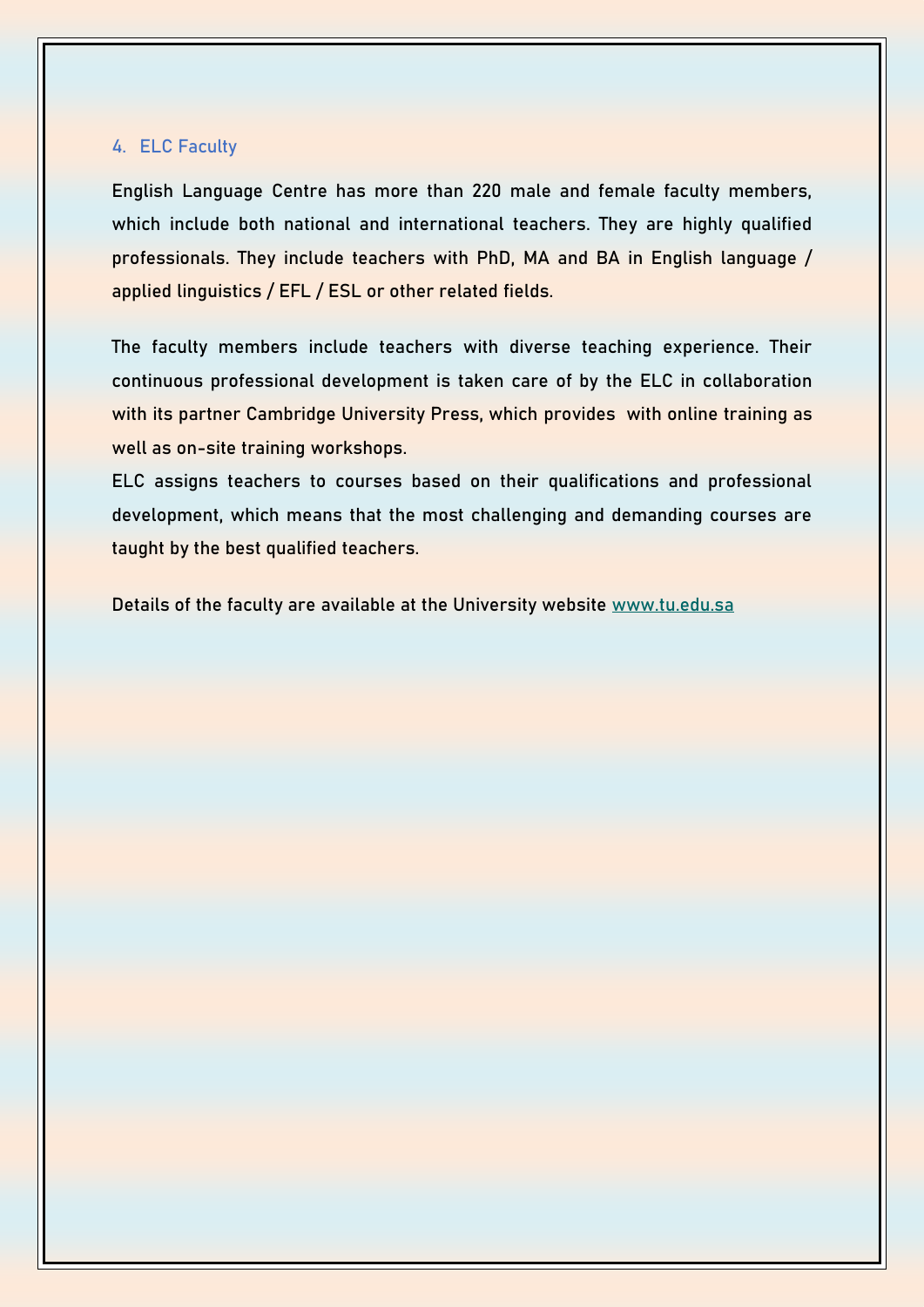#### **5. Curriculum Overview**

The mission of TUELC is to prepare the University students to undertake Englishmedium instruction in their relevant fields of study. Also, it aims at helping students use English as an effective means of communication in their prospective endeavors. The mission is operationalized into a number of goals, which in turn are aligned with all the courses' learning outcomes. In addition, the courses' content and the teaching and the assessment methods are all aligned with the learning outcomes English for Academic Purposes (EAP) is divided into two types of courses: Regular EAP (REAP) and Intensive EAP (IEAP). Both REAP and IEAP aim to help students achieve an Intermediate Level of proficiency in the use of the English language (B1 CEFR: Common European Framework of Reference for Languages). REAP is taught to students who study in colleges where the medium of instruction is Arabic (Non-EMI) colleges. REAP is spread over 4 semesters for the first two years to cover three levels (A1, A2 & B1 CEFR). IEAP, on the other hand, is taught to students who study in colleges where English is the medium of instruction (EMI) colleges. IEAP is taught over two semesters in the first year to cover three levels as well (A1, A2 & B1 CEFR).

After acquiring the required proficiency level in English as described earlier, students are offered ESP (English for Specific Purposes) courses which aim at helping them communicate in their occupational and educational roles. These courses are therefore tailored to train the learners to cope with certain predetermined requirements of their future professions.

EAP and ESP courses are designed to help students acquire the essential language skills needed to successfully study courses that relate to their chosen professional majors, and use English as an effective means of communication in their prospective endeavors. The overall approach at TUELC is to efficiently teach all the four language skills e.g. listening, speaking, reading and writing (vocabulary and grammar as sub-skills) in an integrated way. The program is aligned with the Common European Framework of Reference for Languages (CEFR), and focuses on developing students' language proficiency skills to successfully foster active and independent learning.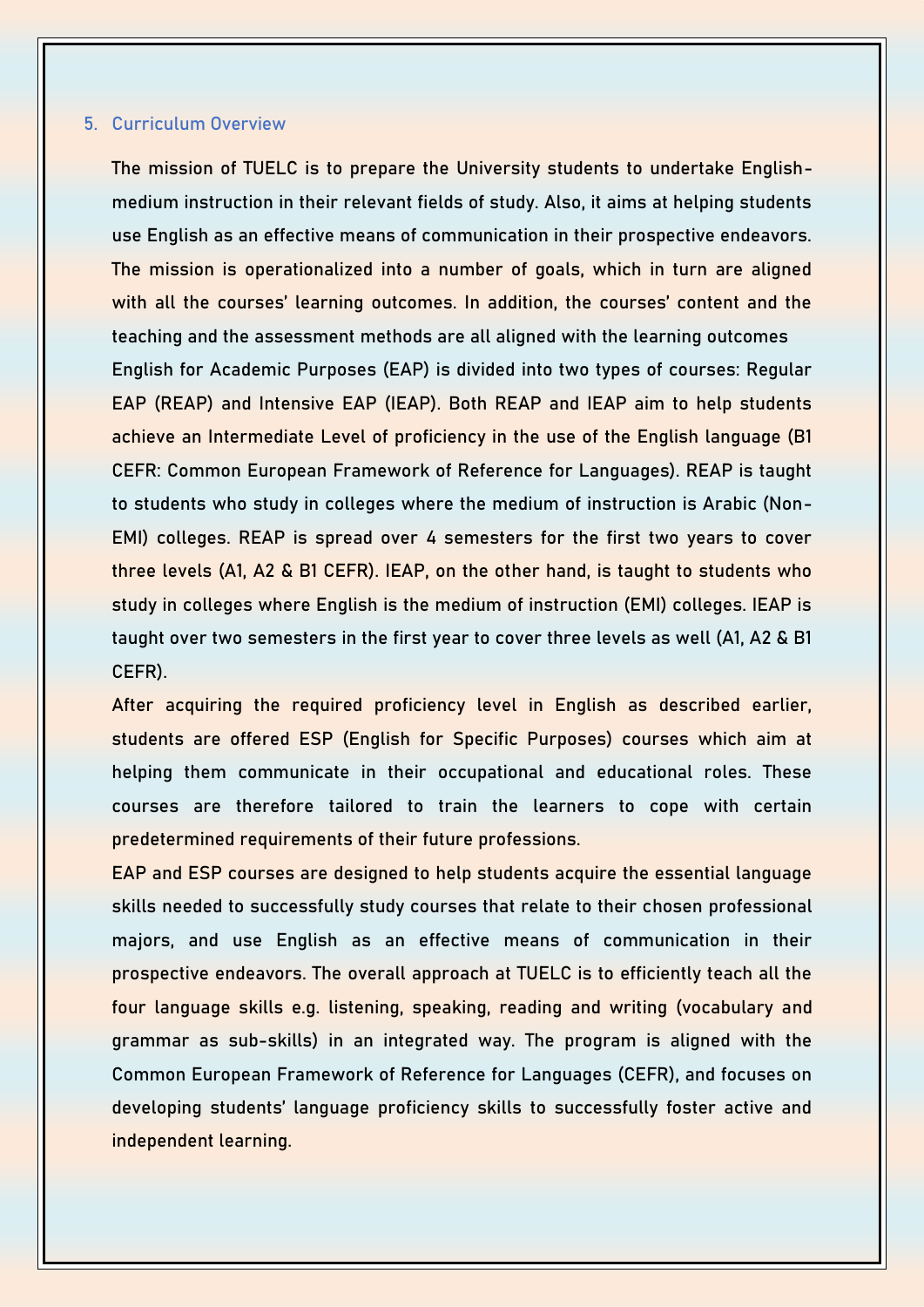#### **a. English for Academic Purposes (EAP)**

EAP is divided into two types of courses: Regular EAP (REAP) and Intensive EAP (IEAP). Both REAP and IEAP aim to help students achieve an Intermediate Level of proficiency in the use of the English language (B1 CEFR). REAP covers English Unlimited Special Edition for Saudi Arabia over 4 semesters for the first two years to cover three levels (A1, A2 & B1 CEFR). REAP courses are introduced to the students of Non EMI colleges. IEAP covers the UNLOCK series which is taught to the students of EMI. This is taught over two semesters for the first year to also cover three levels (A1, A2 & B1 CEFR).

#### **b. English for Specific Purposes (ESP)**

After acquiring the required proficiency level in English as described earlier, students need English language courses that could acquaint them with the knowledge and skills needed to help them in their specific professional fields. ESP courses aim at helping students acquire language proficiency in order to communicate in their occupational and educational roles. These courses are therefore tailored to train the learners to cope with certain predetermined requirements of their future professions.

#### **c. Elective courses**

Elective courses are offered after students have completed EAP and ESP courses. These courses focus on helping students to strengthen their knowledge of English acquired in EAP and ESP courses and find more opportunities to practice English and develop their language skills.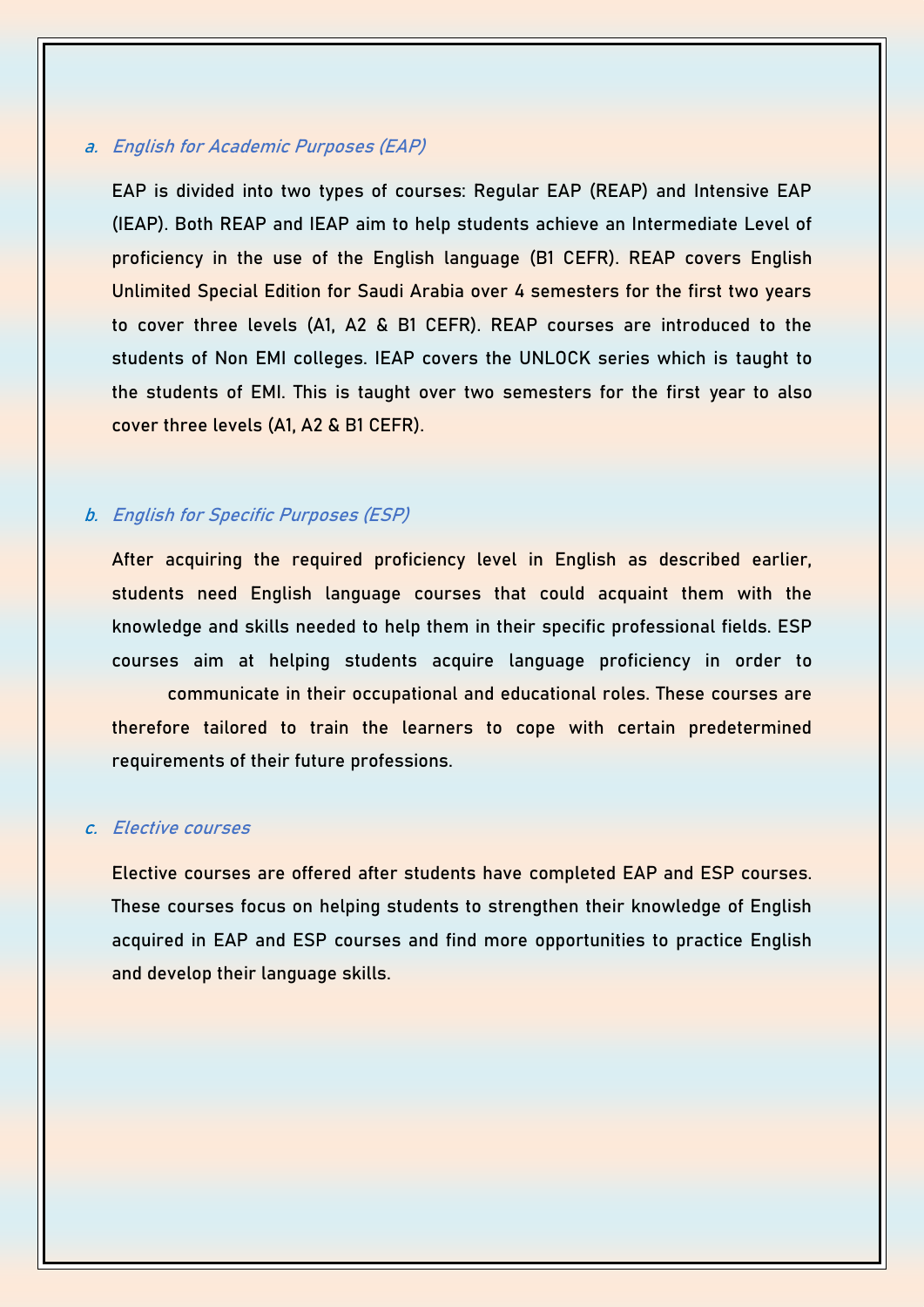#### **6. Rules and Regulations**

#### **a. Class Timings / Break Policy**

According to University regulations, one lecture spans 50 minutes. The regulations about breaks concerning the lectures spanning 1, 2 and 3 hours respectively, are as follows:

#### **1. One hour class:**

A class of one hour lasts for 50 minutes with the last 10 minutes considered as break.

- **2. Two hour class:** In a class of two hours, there will be two sessions of 50 minutes each with the last 10 minutes of both hours considered as break.
- **3. 3 hour lecture**, a twenty- minute break is given after eighty minutes from the start of the lecture. The second half of the three- hour lecture lasts for seventy minutes and ends ten minutes before the start of the next lecture.

#### **b. Absence, Denial and Exam retake Policy**

- 1. For absences up to 3 days, teachers themselves can decide to accept the excuse or refuse it. If they accept it, they have to mark the concerned student EXCUSED in the system.
- 2. For absences exceeding 3 days, denial, and exam retake, the concerned students should log on the link below to download and complete a special form and submit it with a health report to the DSS deanship[.](http://deanships.tu.edu.sa/DoPY/FormsAndApps/%09Pages/default.aspx)

[http://deanships.tu.edu.sa/DoPY/FormsAndApps/](http://deanships.tu.edu.sa/DoPY/FormsAndApps/%09Pages/default.aspx) [Pages/default.aspx](http://deanships.tu.edu.sa/DoPY/FormsAndApps/%09Pages/default.aspx)

#### **c. Tardiness Policy**

A student is considered late if he / she arrives to the class late by up to 15 minutes. If the student is late by more than 15 minutes, he may be considered absent for the whole session/ class. However, the teacher may excuse his/ her late arrival if the student is able to convince the teacher about a valid reason of delay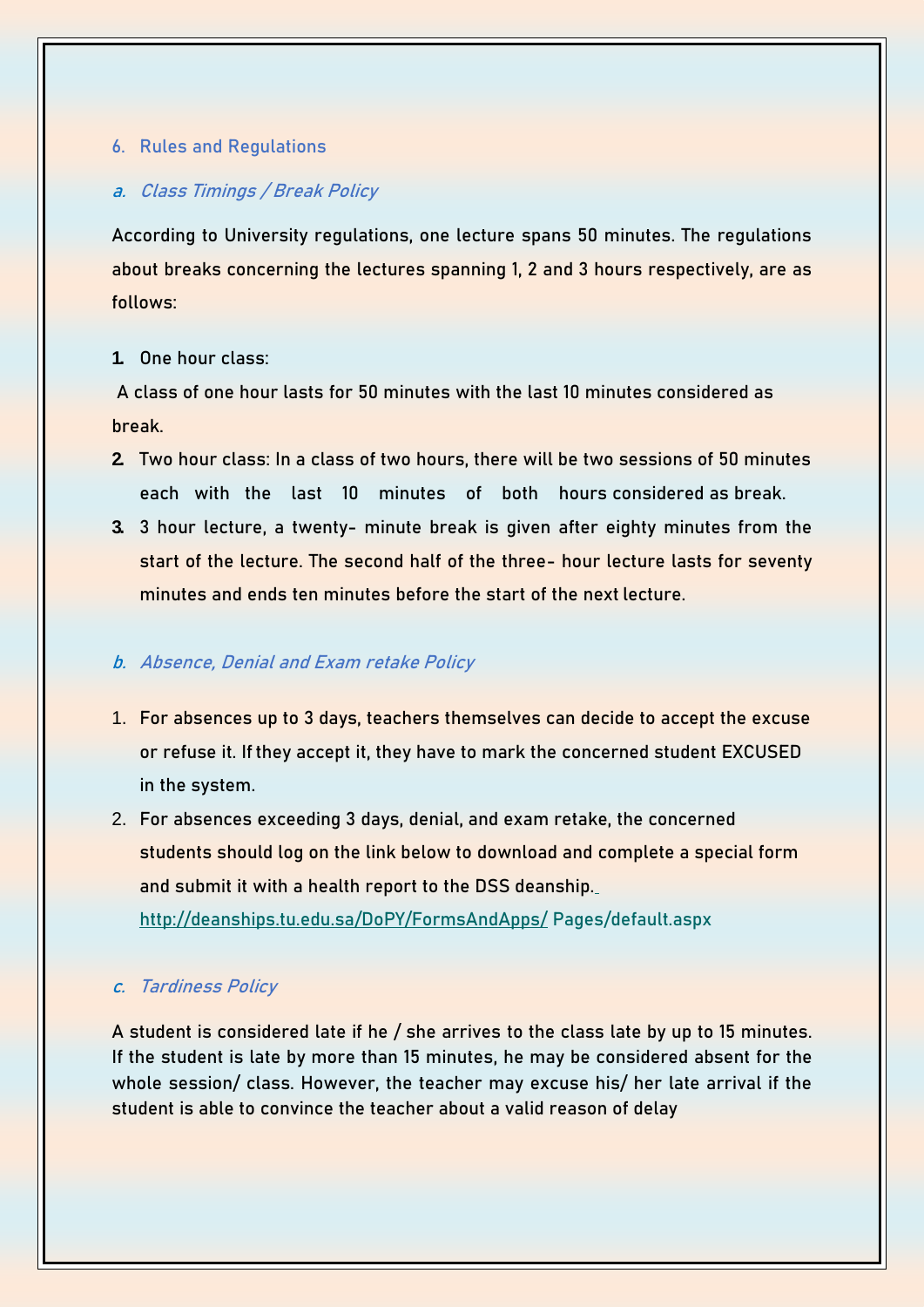#### **d. Class Coverage Policy**

TUELC always strives to ensure a smooth learning experience for the students. The following Coverage Policy has been institutionalized.

#### **Policy Objective**

To ensure seamless and uninterrupted functioning of TUELC and a continuous academic experience for learners, the following institutional policy with regard to substitution of instructors is adopted contingent upon a staff's unavailability for a regular teaching slot. This policy mandates its implementation for all streams, campuses, and subject and substitute instructors.

#### **Procedural Exercise of the Policy**

- i. In case of any contingency, the teacher communicates his unavailability to the Academic Coordination Unit which appoints a substitute best-suited available instructor to conduct the class / session(s).
- ii. The substitute teacher conducts class on time, and covers the default pacing / syllabus, as communicated to him by the regular teacher.
- iii. The substitute teacher reports the material taught, objectives achieved and any other pertinent information such as class attendance to the Academic Coordination Unit to be passed on the regular instructor who enters the attendance in the system on the day the class is substituted, as per rules.
- iv. In case the regular or substitute teacher doesn't reach the class in time, the Building Supervisor informs the Academic Coordination Unit about details of the class and the latter arranges a substitute teacher.

#### **e. Student Complaint Policy**

The aim of this administrative policy is to provide students with the ability to raise a complaint regarding any issues related to the ELC. The policy is aligned with Taif University Complaints Policy. TUELC is very assertive in providing student with high quality educational experiences. Yet, it is understood that undesirable situations might arise leading to discontent of the parties involved. Therefore, students might need to express their dissatisfaction when needed. This policy covers both academic (related to classroom) and non-academic matters (services) at the ELC.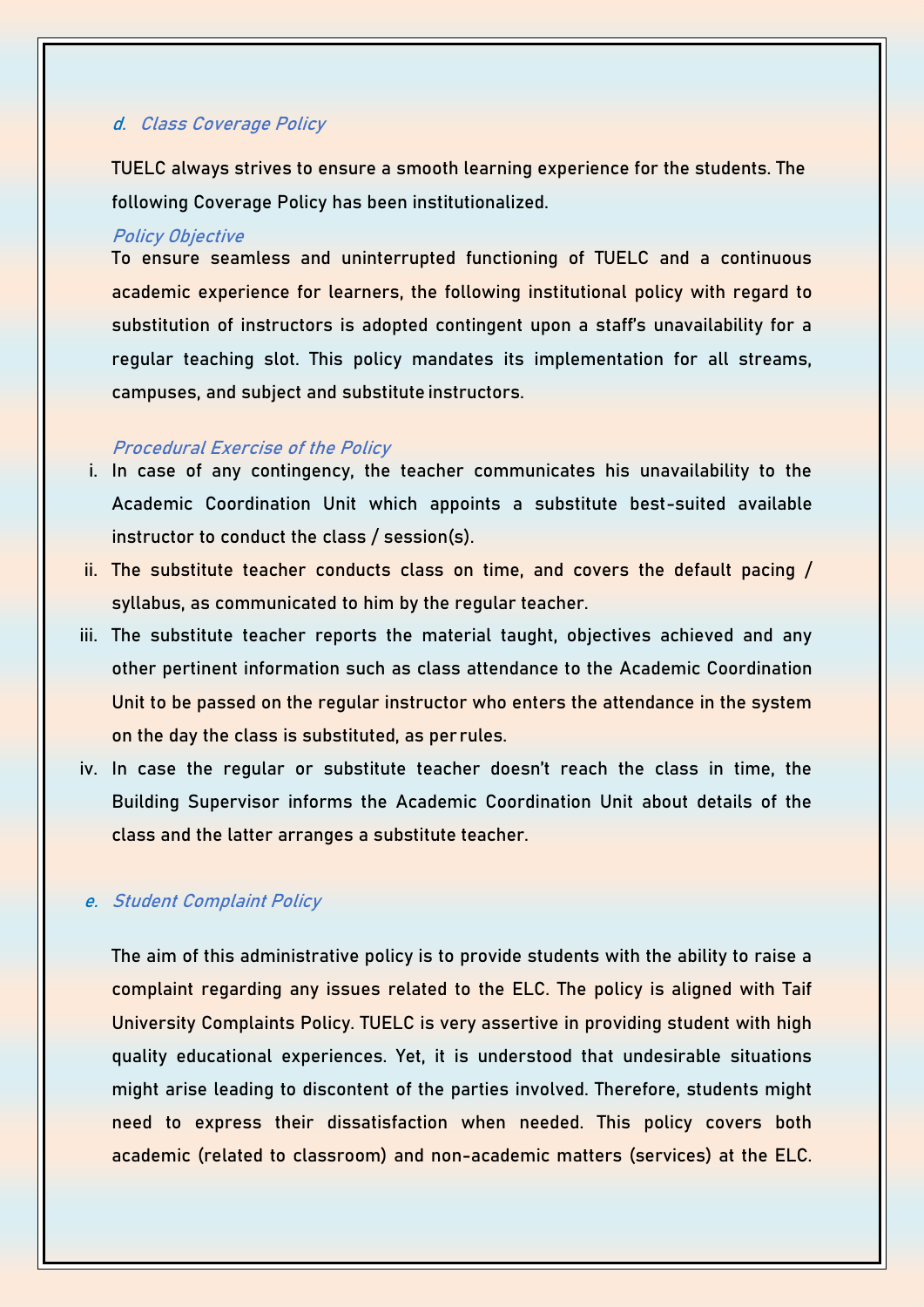This policy applies only to matters raised by individual students or groups of students.

Students, however, are advised to discuss their complaints with the course teacher as they may result from misunderstanding or disagreement and could likely be resolved simply by discussion. However, if the students feel that the issue is still unresolved and needs intervention of another party, other procedures are followed (see procedures).

#### **General principles**

- 1. When necessary, a student / a group of students may raise a complaint against a faculty member, a staff member, other student/s, or services
- 2. The student must lodge a complaint without any delay after the matter of concern arises.
- 3. The ELC will act promptly to resolve the issue highlighted by the complainant.
- 4. ELC shall maintain fullest confidentiality about the complaint / complainant/s.
- 5. The complaining party, i.e. the student/s must provide their contact details for follow up.
- 6. The policy guarantees that no action will be taken against any student who raises a complaint.

#### **Procedures**

- 1. To raise a complaint whether academic (marks, denial, teachers' indiscipline, etc.) or non-academic (threatening, bullying, verbal abuse, etc.), the student must complete a form. ( see appendix A)
- 2. The form should be submitted to Students Affairs Unit
- 3. An appointed committee handles the complaints and takes a decision. The committee consists of Supervisors / nominees of:
- The Academic Coordination Unit
- Students Affairs Unit
- The Registration Unit
- 4. If students are unsatisfied with the committee's decision, they have the rightto lodge the unresolved complaint with the University Students Rights Committee.
- 5. Students may also lodge their complaints directly at the StudentsRights Committee that will send officially to the ELC for resolving cases and responding back.
- 6. Students' complaints will be resolved and documented.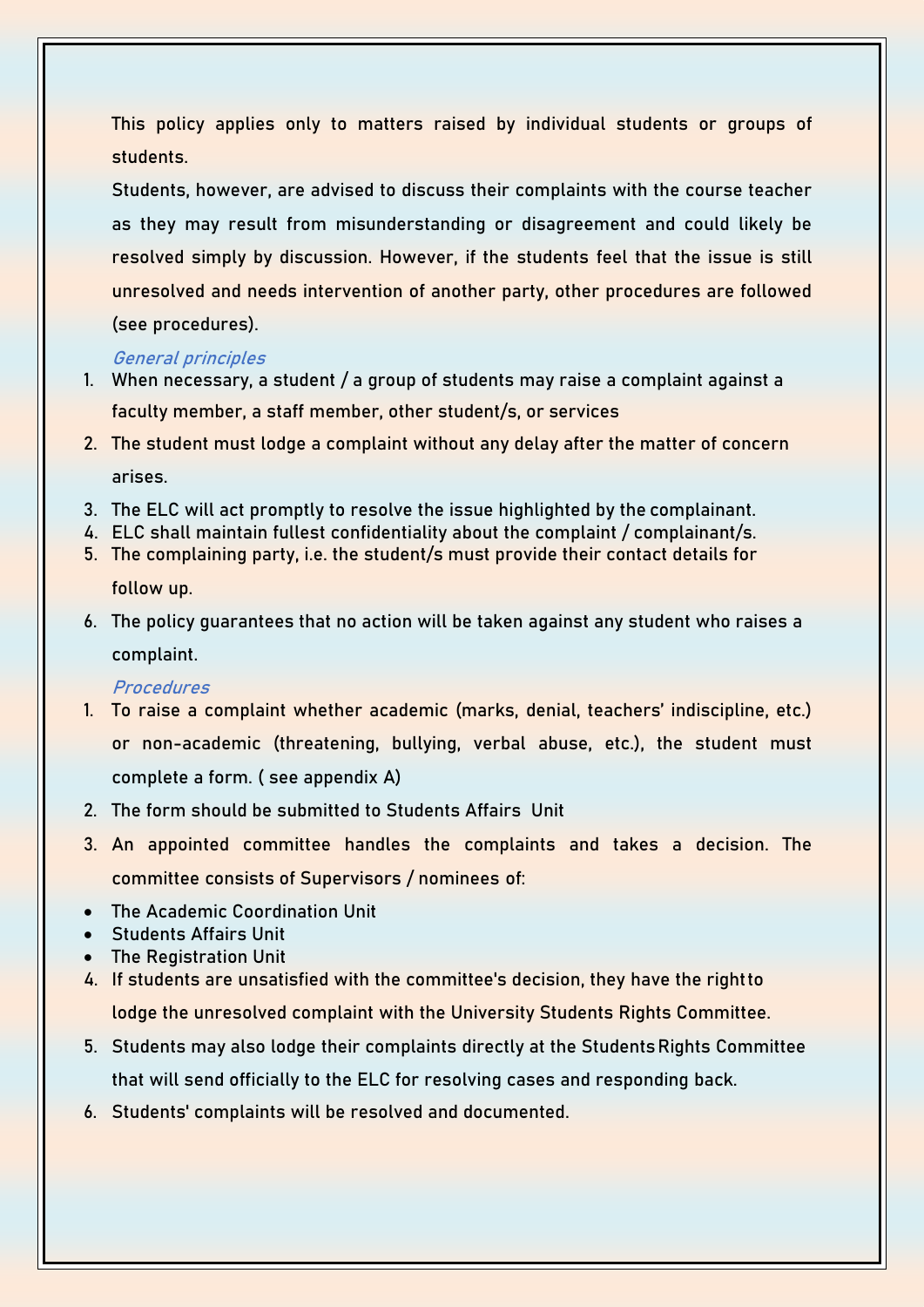#### **f. No smoking Policy**

Taif University is a strictly "NO SMOKING" university. ELC, in line with the University policy, strongly discourages students / teachers smoking at the campus and any students who fail to abide by the university policy are penalized under the university rules. Apart from smoking, no foods or drinks (except water) are allowed inside the lecture halls / labs.

#### **g. No cell phone Policy**

The following **Do's** and **Don'ts** must be observed:

- $\checkmark$  You must keep your cell phones on silent mode throughout the class.
- $\checkmark$  You must keep your cell phone in your pocket or bag.
- $\checkmark$  You may use your cell phone for study purposes only if your teacher tells you to do so.

✓ You may attend an absolutely urgent phone call, i.e. the one from your father or mother if your teacher allows.

- $\times$  No loud ringtone during the class
- $\times$  No texting / chatting, browsing or call during the study
- $\times$  No picture of the teacher or white board to be made or shared.
- $\times$  No audio / video of the teacher or a classmate be recorded or shared  $\times$  No

headphones / Bluetooth to be put in ears

As a first warning, the teacher puts name of the student on the whiteboard. If the student continues to use the cell phone, the teacher warns him / her for the second time. If the problem continues, the teacher communicates the name of the violator to the Floor Supervisor. The said Supervisor communicates the names to the disciplinary committee for an appropriate action.

However, the student may attend an absolutely urgent phone call, for example from their mother or father, with the teacher's permission. He must leave the class to do so.

#### **h. Teachers' Office Hours**

The students are expected to insist the teachers to display their office hours in the classroom. Apart from class timings, the teachers are expected to be available to the students for academic counselling / additional teaching support for any weak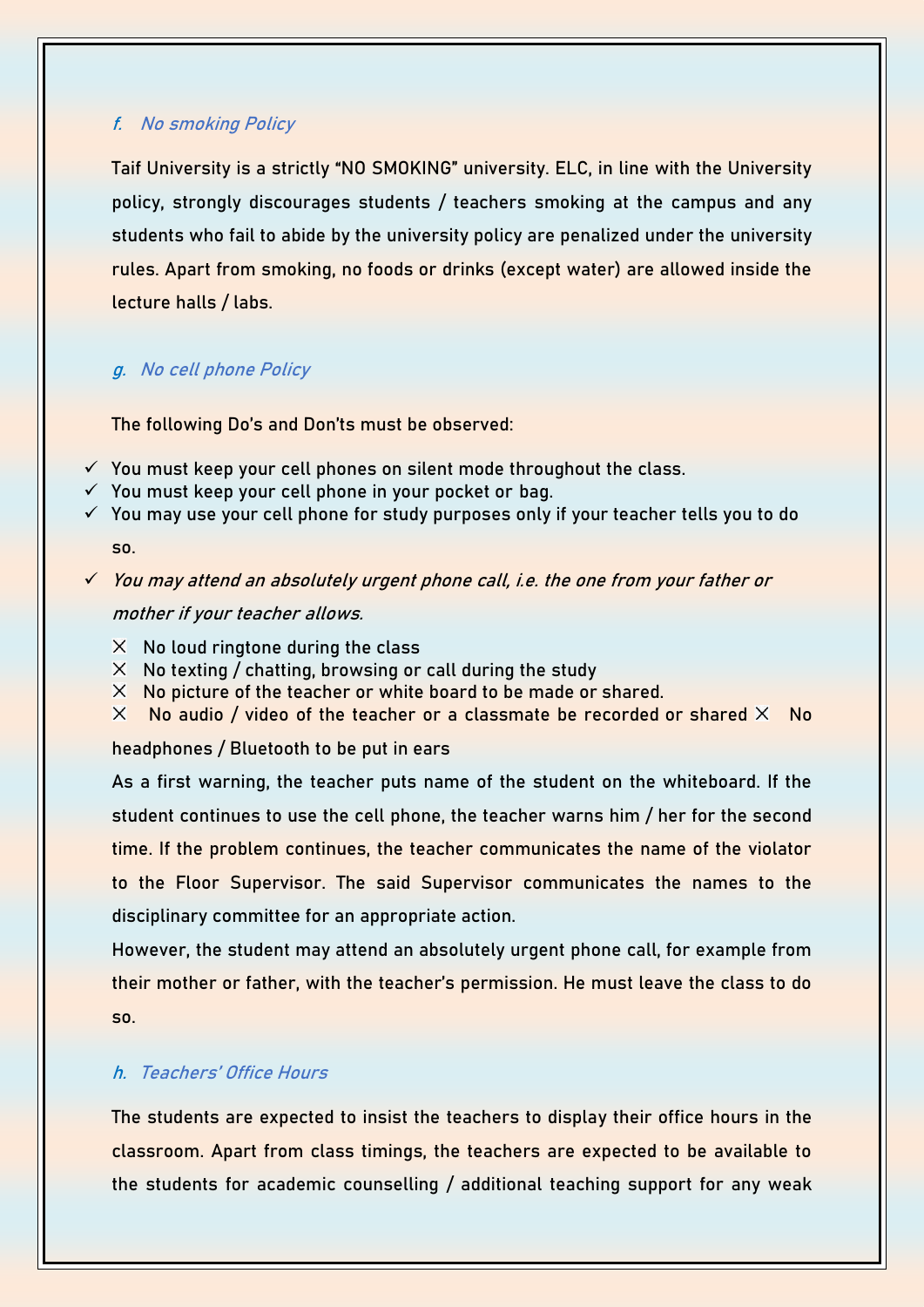students. During office hours, the students may visit the teacher's office and request their assistance in academic matters, agree on the time for additional instructional support, or sort out other issues such as attendance, etc.

#### **i. Low Achieving Student Policy**

Providing readily available support to the students entails not only ensuring quality classroom teaching but also keeping a vigilant eye on their progress. The timely identification of students who are, unfortunately, unable to make progress in a particular course is mainly the responsibility of the course instructor, who is teaching the course. TUELC Policy on the Identification and Progress of Low Achieving Students aims to serve the purpose of providing guidelines and procedures in this regards.

#### **Procedures**

- **1.** The course coordinators hold meetings with all the teachers to discuss the performance of students, who are not making progress, and devise strategies for the way forward. The first meeting takes place well before the middle of every semester i.e. after the second quiz or any other assessment activity that takes place before the middle of the semester. In the meeting, the performance of such students is discussed with the teachers one by one, and strategies are devised to make concerted efforts towards bringing improvement in these students.
- **2.** As a follow-up, the coordinators hold the second meeting after the middle of every semester to see if the identified students have improved their performance. In cases where there has been no improvement in their performance, more measures are taken by the teachers, in consultation with their course coordinators concerned.
- **3.** The coordinators hold the third meeting with the teachers before the end- term exam to get an update on the performance of such students.
- **4.** For record and follow-up, an excel sheet list of such students is kept by the coordinators, along with the suggested measures to bring improvement in their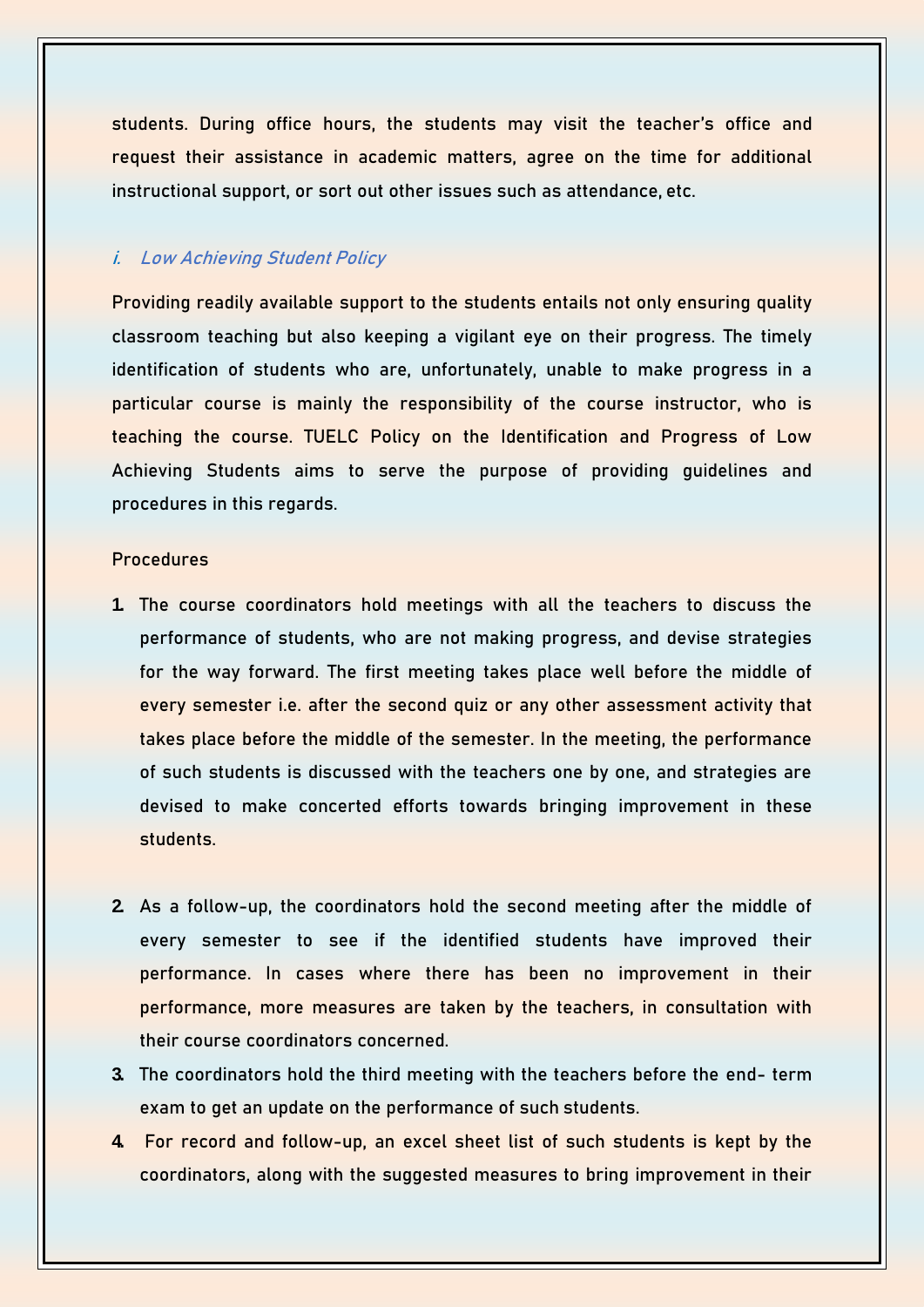performance. The list is updated by the course coordinators after every meeting.

**5.** At the end of the semester, every coordinator writes a report, detailing the complete case history of all such students, the measures taken for improvement and the outcome, along with recommendations.

#### **j. Academic Advising**

Students receive academic advising in their respective colleges. However, if they have English related queries, they refer to the Academic Coordination and Follow up Unit. (See appendix B).

#### **k. Inclusion of Students with Special Needs**

#### **Policy**

TUELC is committed to embedding inclusive education for students with disabilities and special needs. TUELC Inclusion Policy for Students with Disability provides policy for the delivery of special education programs and services based on the Kingdom of Saudi Arabia special needs law and Taif University Rules and regulations. Inclusion describes the principle that all students are entitled to equitable access to learning, achievement and the pursuit of excellence in all aspects of their education to the best of their ability.

Special education is meant to take place in the least restrictive environment (LRE) and all students should have an Individual Educational Program (IEP) by offering them a modified curriculum and modified assessments). Teacher needs to address the needs of the students in modifying lesson plans based on the student's disability.

#### **Obtaining students personal data concerning their disability**

Information about the student is collected from the Deanship of Students Affairs. Initially teachers also observe students to decide if they require modified lesson delivery. Then the teachers liaise with the disability officer or ELC management to ensure the privacy of the students. Teachers make sure that their students'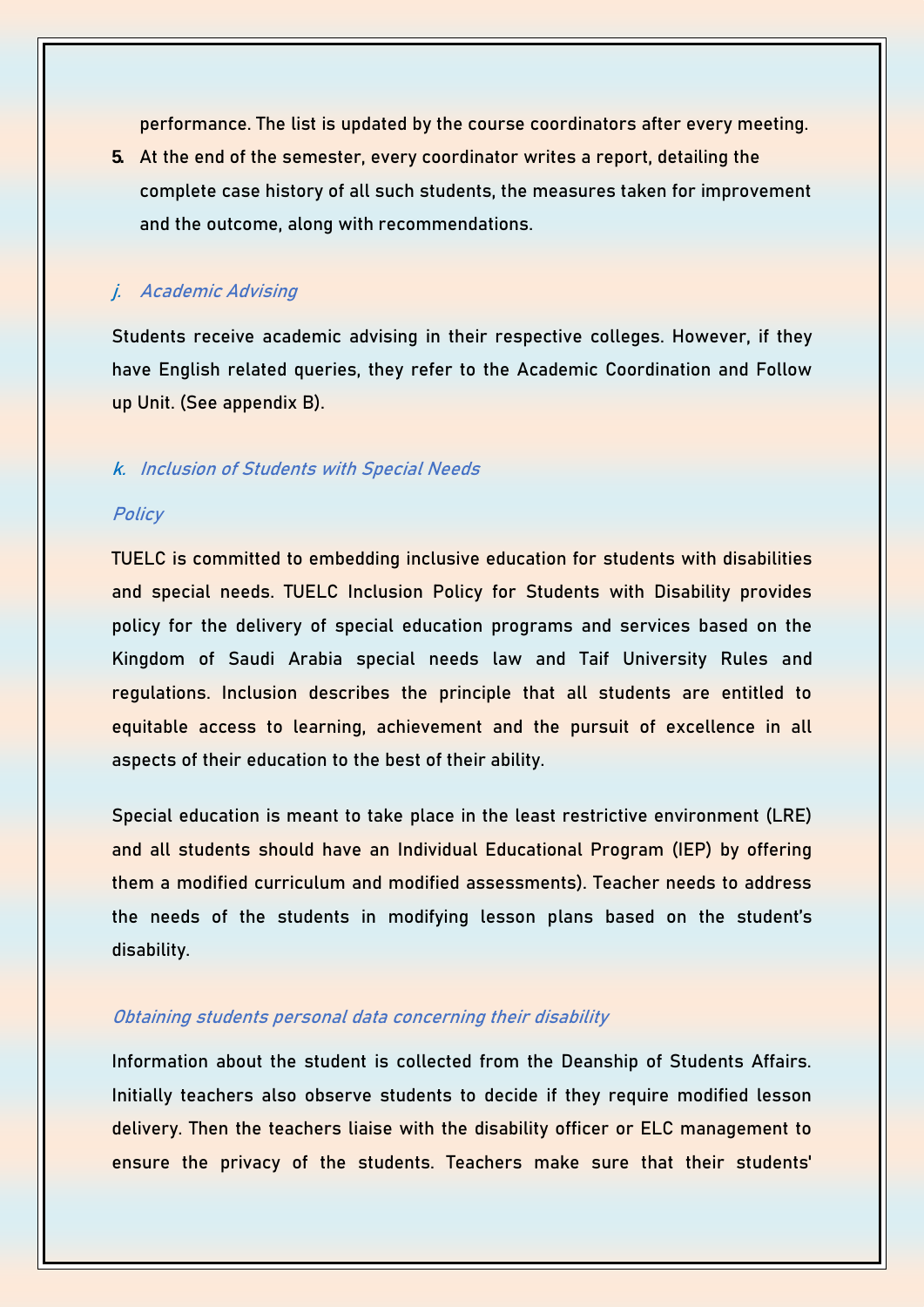disability is not highlighted in a disempowering way. Upon suspecting a learning disability, teachers consult with the student individually of what will make the learning easier for them.

#### **l. ELC Testing Policy**

In line with the University testing and assessment policy, the ELC employs semester-wise assessment of its students. At the Centre, the exam cycle includes class quizzes, midterm and final exams. In some of the courses with online component, grades are also allocated to the CLMS related student tasks, which are usually considered part of class assessment. Depending upon the nature of courses, formatting or summative assessment strategies are used.

Teachers are basically responsible to conduct class quizzes, whereas the midterm and end term exams are centralized, i.e. they are prepared, finalized and conducted by the Curriculum& Testing Unit.

All quizzes/ exams are based on the syllabus specified by the Curriculum Unit of the ELC, which is issued to the teachers and shared with the students in the beginning of the semester.

#### *A.* **Attendance and Denial**

Students have to attend classes regularly. They are denied access to final exams if their attendance rate is less than 75%.

#### *B.* **Make-up Exams**

The ELC arranges make-up exams for students who fail to attend the final exams base on their accepted excuses presented to their respective colleges.

#### **7. Extra-Curricular activities at the ELC**

The **English Language Center** at Taif University organizes a variety of educational and recreational activities of a non-seasonal nature. Students are challenging language barriers & various obstacles to open exploratory and developmental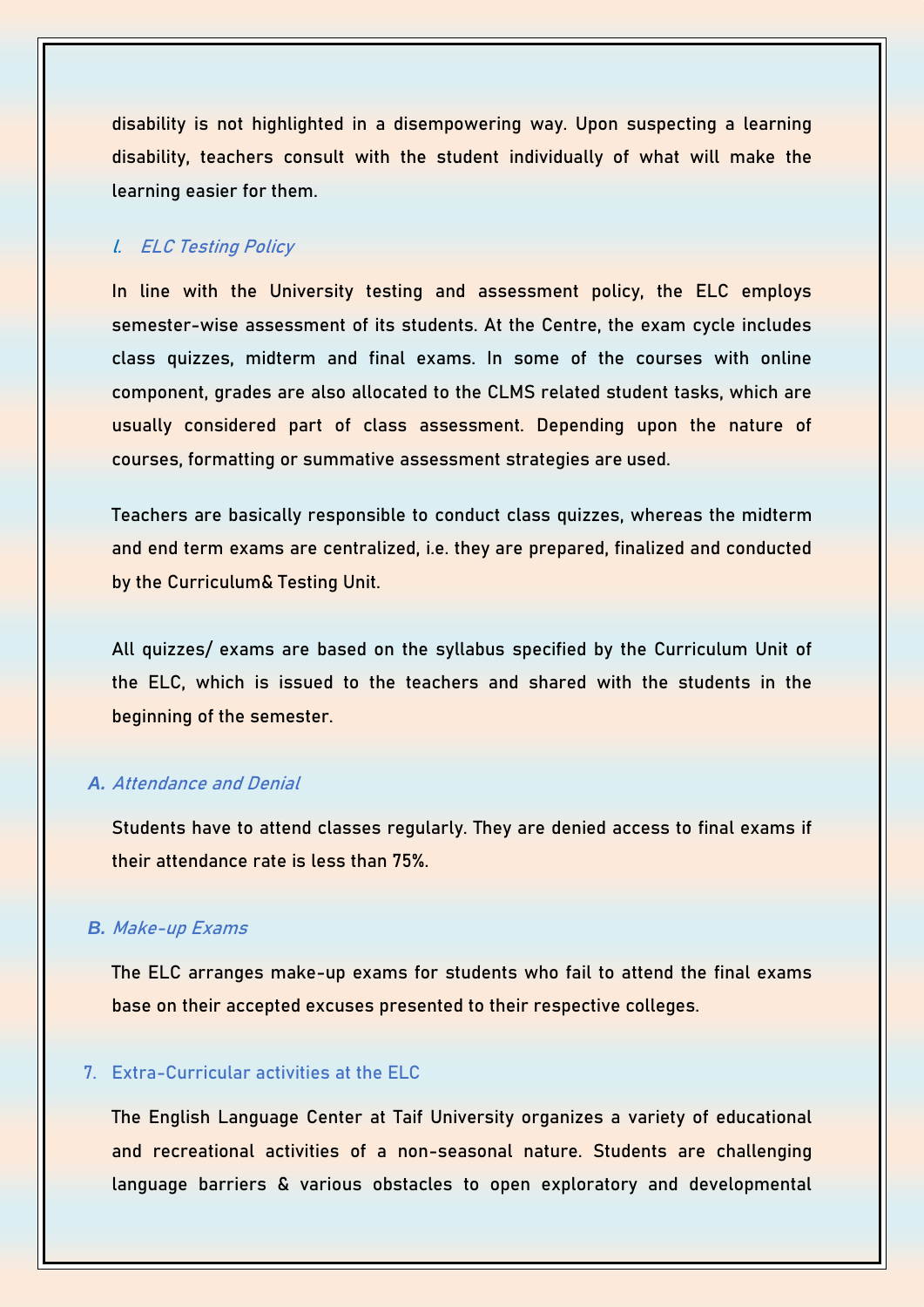dimensions for students who wish to open windows on a world. These activities are:

#### *a.* **The Hurdlz:**

Hurdlz is a program to help students overcome obstacles that prevent them from reaching the required level.

#### *b.* **The Syllabus Shop:**

Based on the topics presented, "the Syllabus Shop" offers mini workshops that enhance students' language acquisition.

The aim of these workshops is to meet all the skills according to the curriculum requirements and to focus on achieving the objectives of the lesson through cooperative learning using English as a means of communication.

#### *c.* **Chatterbox**

A program designed to encourage students who have successfully assimilated the current curriculum, and provides guidance for further initiatives to enhance the performance and explore language alternatives.

#### **8. Disciplinary Matters**

Disciplinary Violation has been defined in the TU Student handbook as **"Any deviation from the rules, regulations, instructions, values and academic traditions provided for in the university principles"**.

English Language Centre strictly follows the University policy pertaining to disciplinary matters as stipulated in detail at page 110 of the **TU Student Handbook**. We believe in students and teachers' respect and wish to provide all students a pleasant stay at the campus and strive to offer them a smooth learning experience. For details of disciplinary matters and penalties for violations, please see the TU Student Handbook.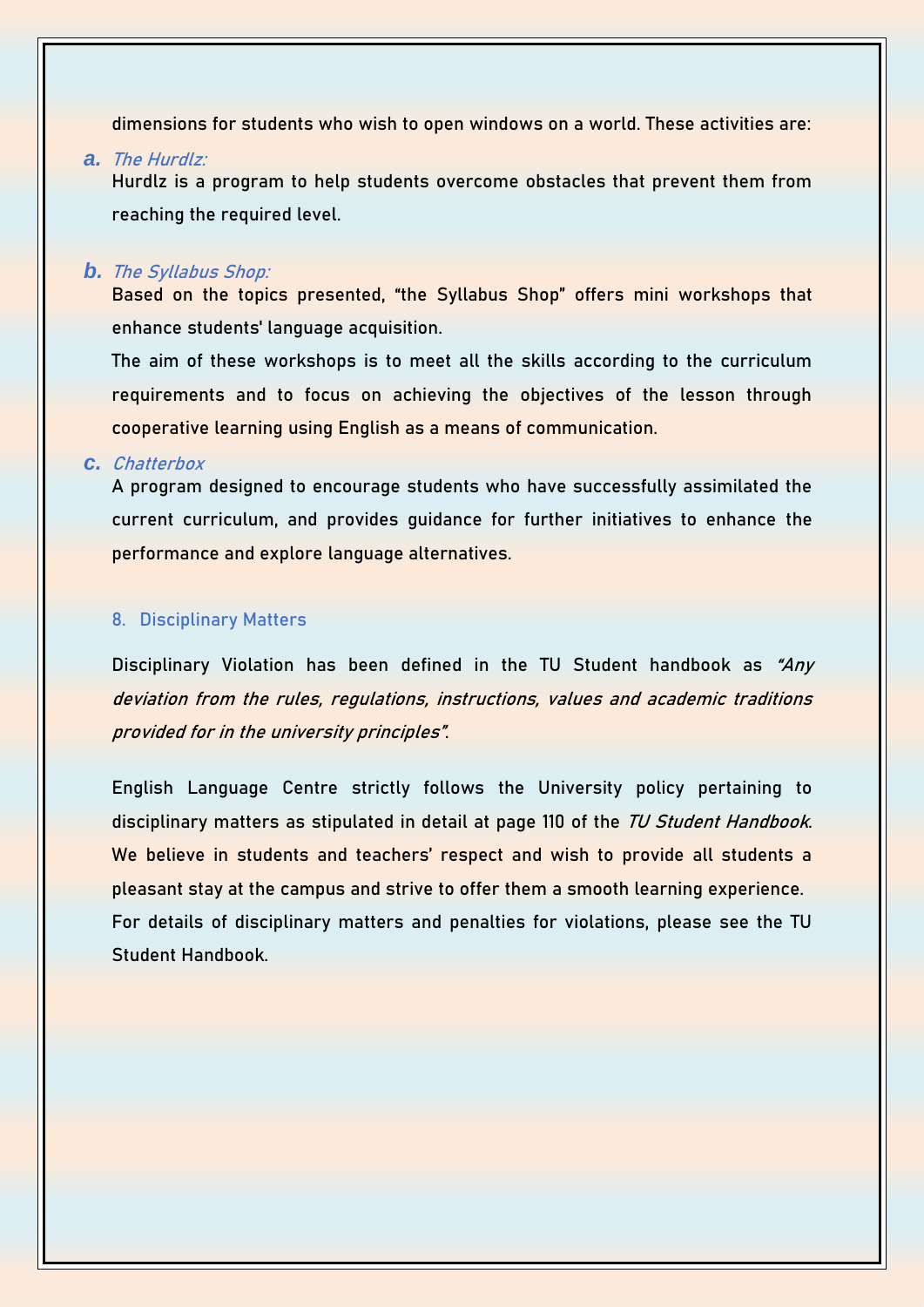## **Important Offices at the ELC**

- 1. Dean's Office
- 2. Vice Dean's Office
- 3. Students Affairs Unit
- 4. Academic Coordination Unit
- 5. Testing and Curriculum Unit
- 6. Registration Unit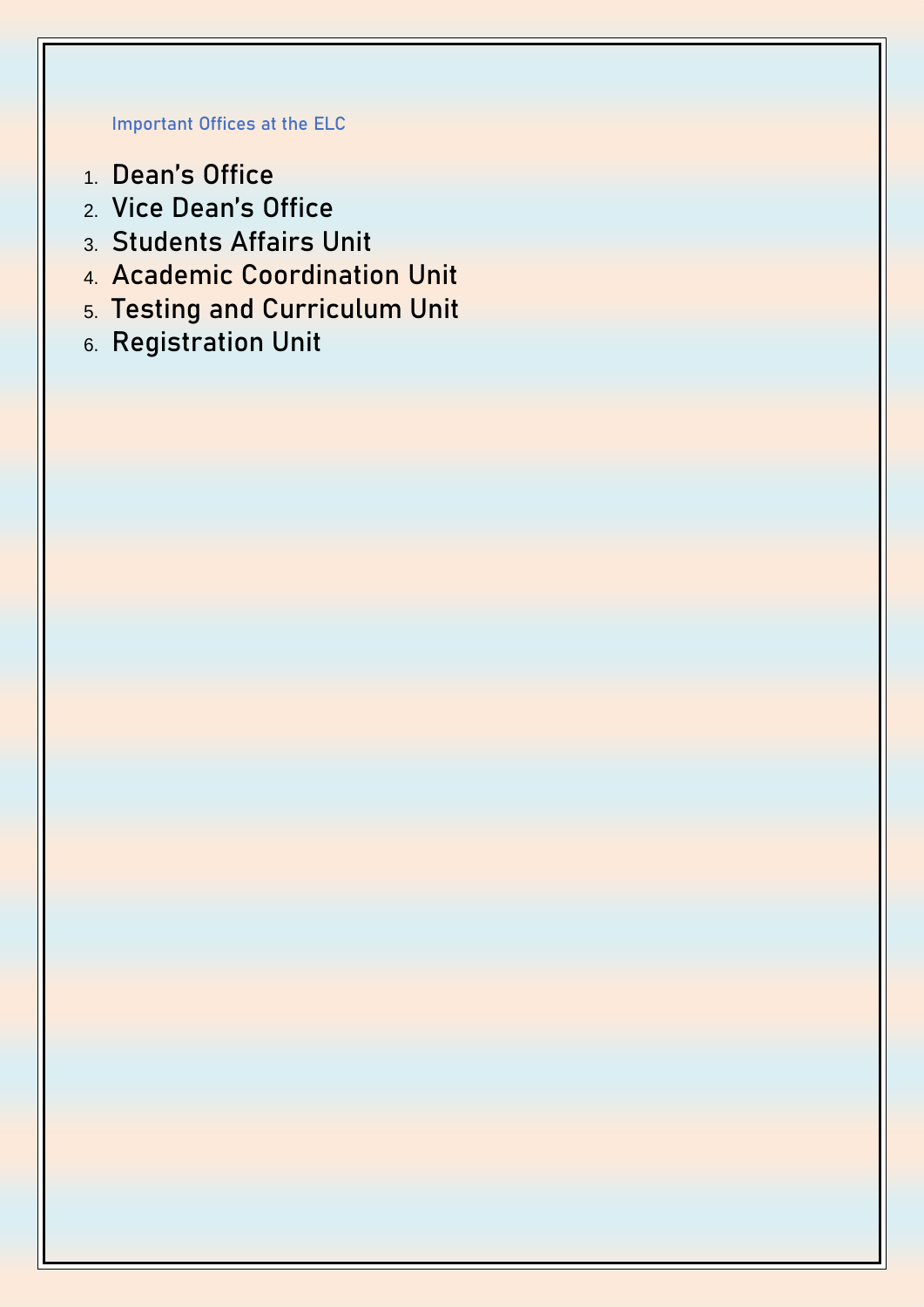### **Appendix A**



## **ELC Students' Complaint Form**

| Section A: Student contact details: |
|-------------------------------------|
|                                     |
|                                     |
|                                     |
|                                     |
|                                     |
|                                     |
|                                     |
|                                     |

#### **Section B: Complaint details:**

| Section C: Committee decision: |
|--------------------------------|
|                                |
|                                |
|                                |
|                                |

…………………………

Academic Unit No. 2010 No. 2010 Neglection Testing Unit Neglectration **Unit** 

**Student satisfaction**: Satisfied Not Satisfied

In case a student is not satisfied with the decision, they may lodge their complaints to the Student Rights Committee.